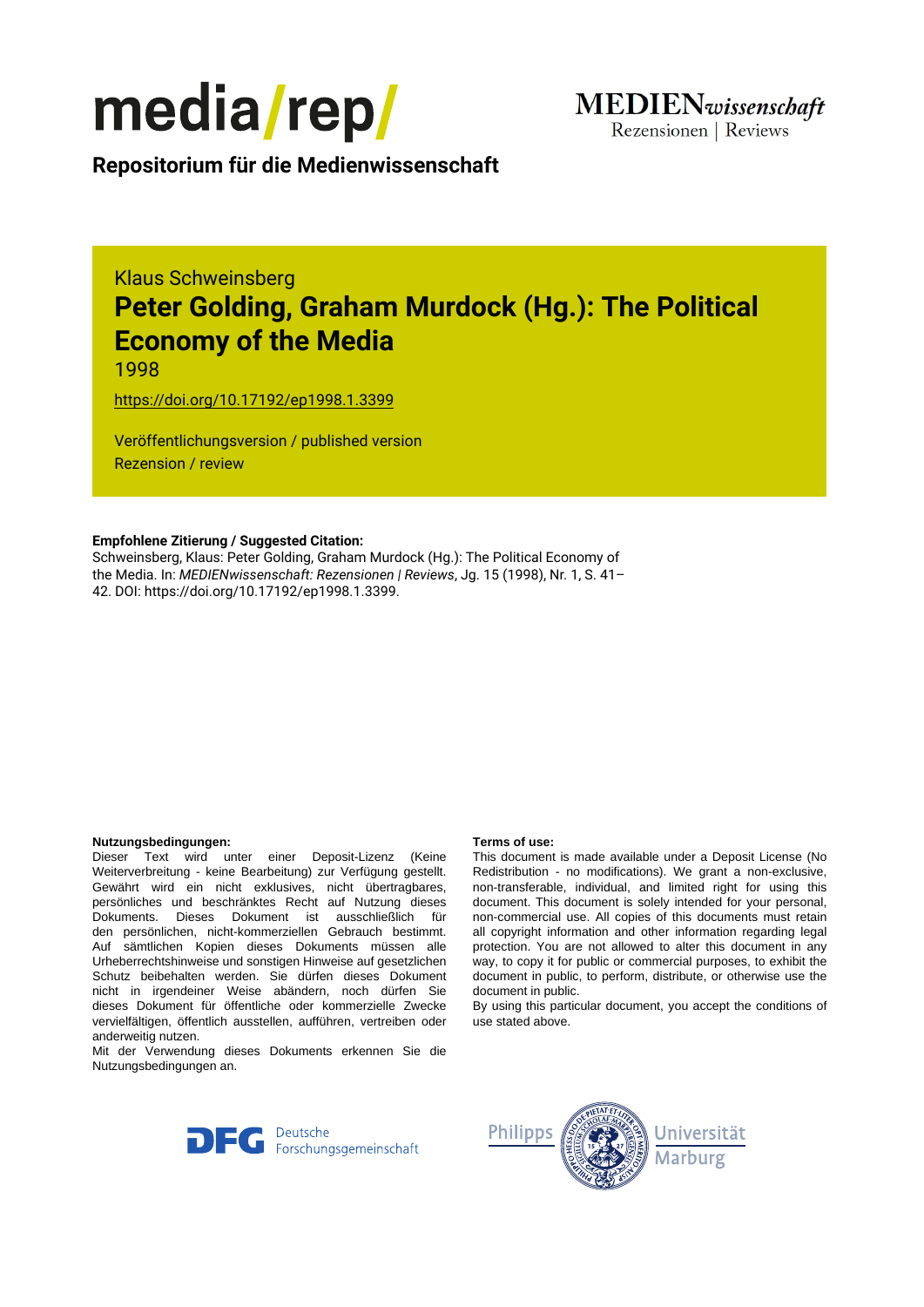## **Peter Golding, Graham Murdock (Hg.): The Political Economy of the Media**

Cheltenham, Brookfield: Edward Elgar Publishing 1997 (The International Library of Studies in Media and Culture; Bd. 2), 2 Bde., 1.424 S., ISBN 1-85278-777-5, £ 285.00

The two volumes of "The Political Economy of the Media" bring together key readings in the political economy of the mass media. The books include otherwise hardly accessible articles of seminal thinkers Iike Theodor W. Adorno, Juergen Habermas and Herbert Schiller, as weil as carefully selected extracts from important books and official documents. They cover a wide spectrum of writings on mass media and communications spanning about almost nine decades ( 1910-1994).

In the first part of Volume 1 the editors suggest a definition of the political economy approach to communications. Their attempt is followed by a set of articles which all delineate and chart the field of endeavour in slightly different manners. The following section is concemed with the finance, structure and extemalities of capitalist enterprise. The third part of Volume I turns to the question of ideology. Section 4 finally addresses the global reach of communications. Whereas Volume I is mainly concerned with the general and economic foundations of "The Political Economy of the Media", Volume II puts some emphasis on the very notion of "political" in the couplet of political economy, and is concerned , most especially with ensuring the common good in the regulation and management of communications and media" (Vol. I p. xvii). These issues are introduced by the editors on the first pages of Volume II in a very detailed manner. The headlines of the four sections of Volume II are the following: ,,Private Interest to Common Goods"; ,,Public Broadcasting and the Public Interest"; ,,Policing the Public Interest and lnstitutionalising Diversity".

On the introductory pages (Vol. I pp. xiv-xv) the editors refer to Adam Smith as the founding father of political economy. They maintain that ., it was Smith's destiny to be understood and misquoted for over two centuries" (Vol. I pp. xiv). Golding and Murdock (Vol. I p. xiv) qualify Smith's concern with the protection and advancement of self-interest and natural Iiberty. This qualification prepares the ground for the frontal attack ridden by the authors against mainstream econornics later on. The editors are implicitly in agreement with the so-called new left having emerged in European and US-American social sciences during the aftermath of the Vietnam War. Referring to Lindbeck they accuse the mainstream economists of having ,,lost all interest in the distributional consequences of the market, especially the evidently regressive pattem of income and wealth; that it ignored the social political factors shaping demand and supply; was obsessed with micro processes while ignorant of macro structures; and was either deliberately or unwittingly ideological in its unspoken defence of a taken-for-granted capitalist order" (Vol. I pp. xv).

One can not assess the value of the two volumes of "The Political Economy of the Media" properly without knowing this particular ideological background of the